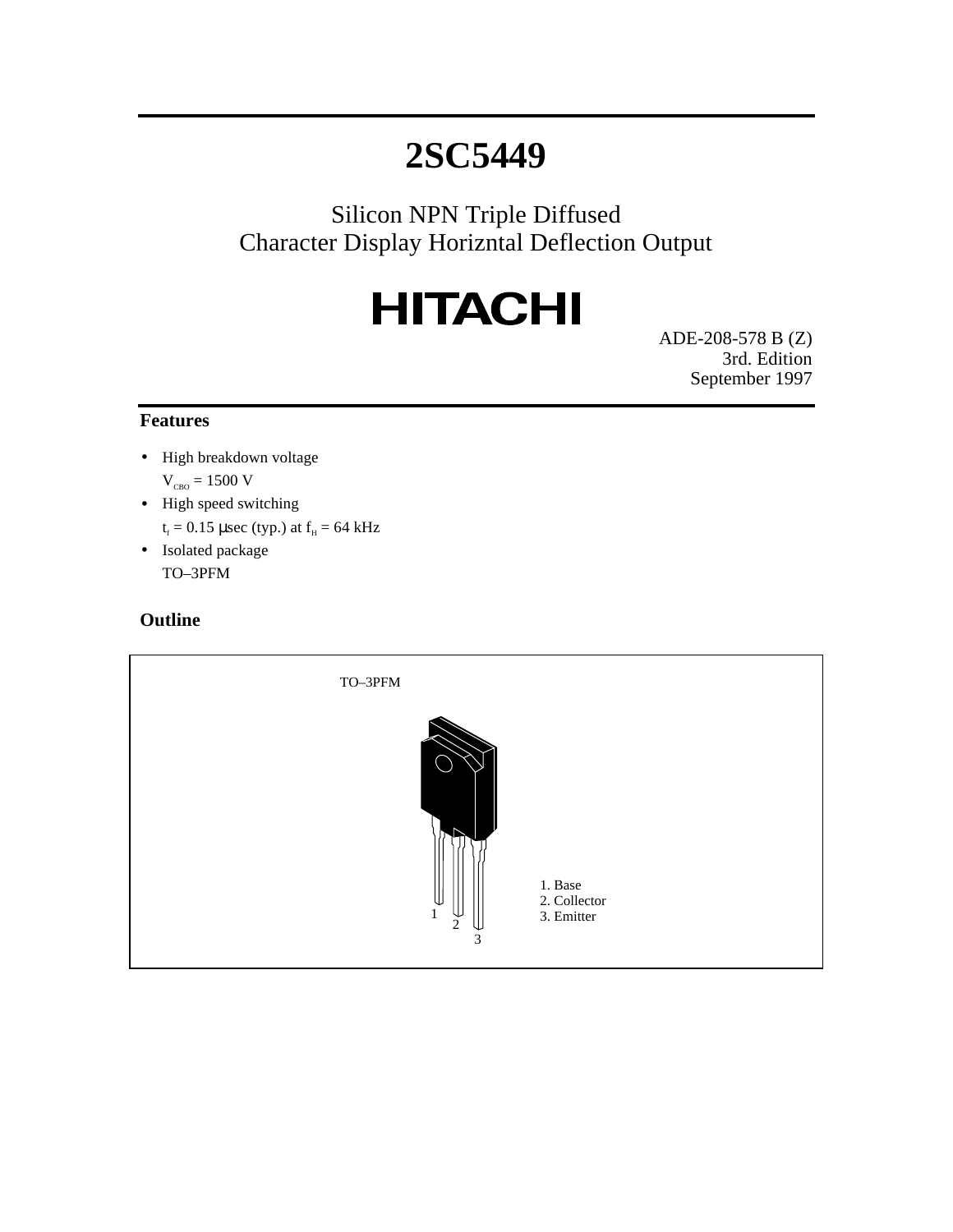## **Absolute Maximum Ratings** (Ta = 25°C)

| Item                         | Symbol                          | <b>Ratings</b>  | Unit |
|------------------------------|---------------------------------|-----------------|------|
| Collector to base voltage    | $\mathsf{V}_{\text{\tiny CBO}}$ | 1500            |      |
| Collector to emitter voltage | $\mathsf{V}_{\mathsf{ceo}}$     | 700             |      |
| Emitter to base voltage      | $V_{EBO}$                       | 6               |      |
| Collector current            | ٠c                              | 12              | A    |
| Collector peak current       | c(peak)                         | 24              | A    |
| Collector power dissipation  | $P_c^{\text{Note1}}$            | 50              | W    |
| Junction temperature         |                                 | 150             | °C   |
| Storage temperature          | Tstg                            | $-55$ to $+150$ | °C   |

Note: 1. Value at  $Tc = 25^{\circ}C$ 

### **Electrical Characteristics** (Ta = 25°C)

| <b>Item</b>                               | <b>Symbol</b>        | Min | <b>Typ</b> | Max | Unit | <b>Test Conditions</b>                             |
|-------------------------------------------|----------------------|-----|------------|-----|------|----------------------------------------------------|
| Collector to emitter<br>breakdown voltage | $V_{(BR)CEO}$        | 700 |            |     | V    | $I_c = 10 \text{mA}, R_{\text{RF}} = \infty$       |
| Emitter to base<br>breakdownvoltage       | $V_{(BR)EBO}$        | 6   |            |     | V    | $I_{\rm c} = 10$ mA, $I_{\rm c} = 0$               |
| Collector cutoff current                  | $I_{\text{CES}}$     |     |            | 500 | μA   | $V_{CF} = 1500V, R_{BE} = 0$                       |
| DC current transfer ratio                 | $h_{FE1}$            | 10  |            | 30  |      | $V_{ce} = 5 V, I_c = 1 A$                          |
| DC current transfer ratio                 | $h_{FE2}$            | 3.5 |            | 6.5 |      | $V_{CF} = 5 V, I_{C} = 7A$                         |
| Collector to emitter<br>saturationvoltage | $V_{\text{CE(sat)}}$ |     |            | 5   | V    | $I_c = 7A$ , $I_a = 1.8A$                          |
| Base to emitter<br>saturationvoltage      | $V_{\text{BE(sat)}}$ |     |            | 1.5 | V    | $I_c = 7A$ , $I_a = 1.8A$                          |
| Fall time                                 | t,                   |     | 0.2        | 0.4 | μs   | $I_{CP} = 6A$ , $I_{B1} = 2A$<br>$f_{H} = 31.5kHz$ |
| Fall time                                 | $t_{\rm f}$          |     | 0.15       |     | μs   | $I_{CP} = 6A$ , $I_{B1} = 1.5A$<br>$f_u = 64kHz$   |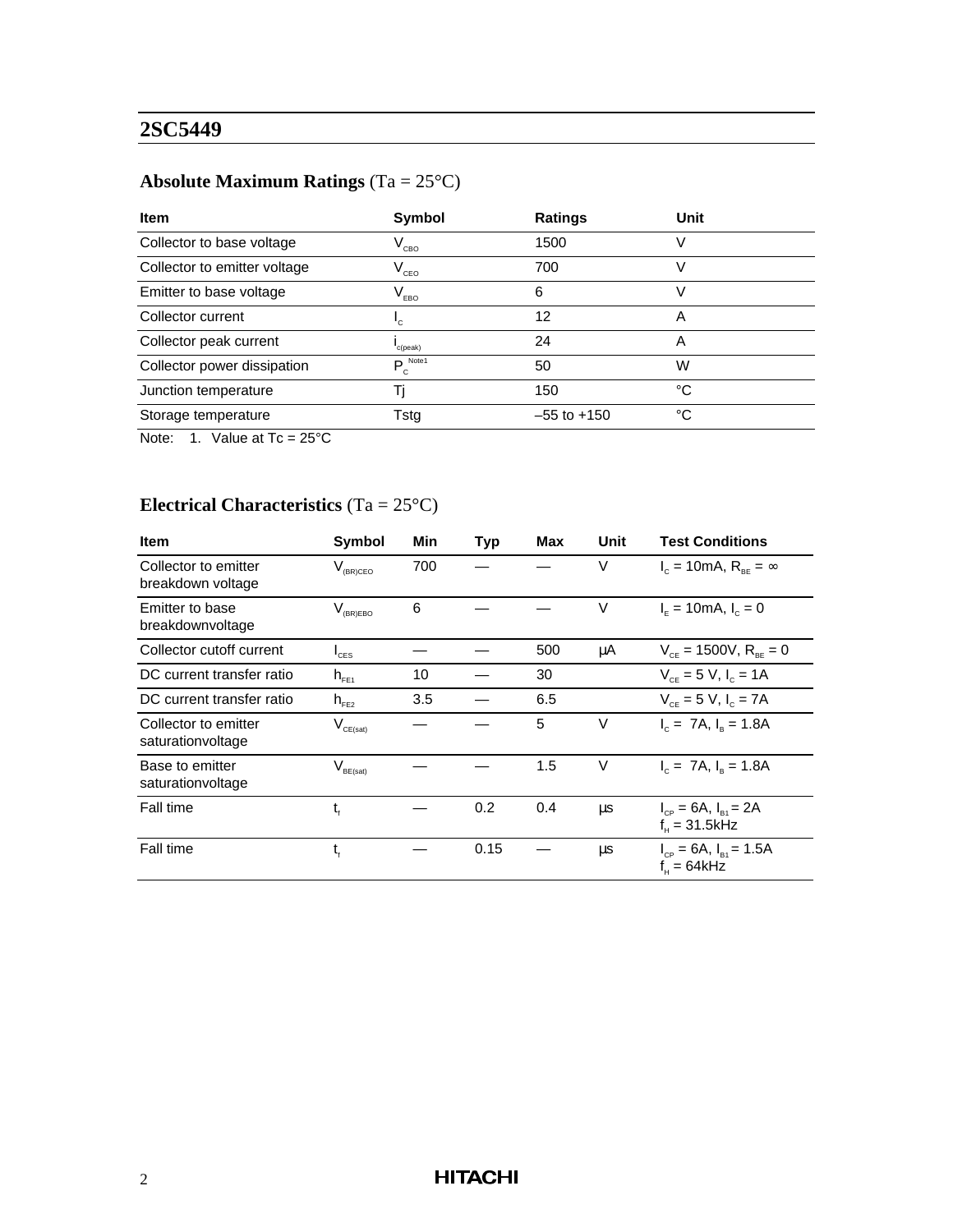#### **Main Characteristics**

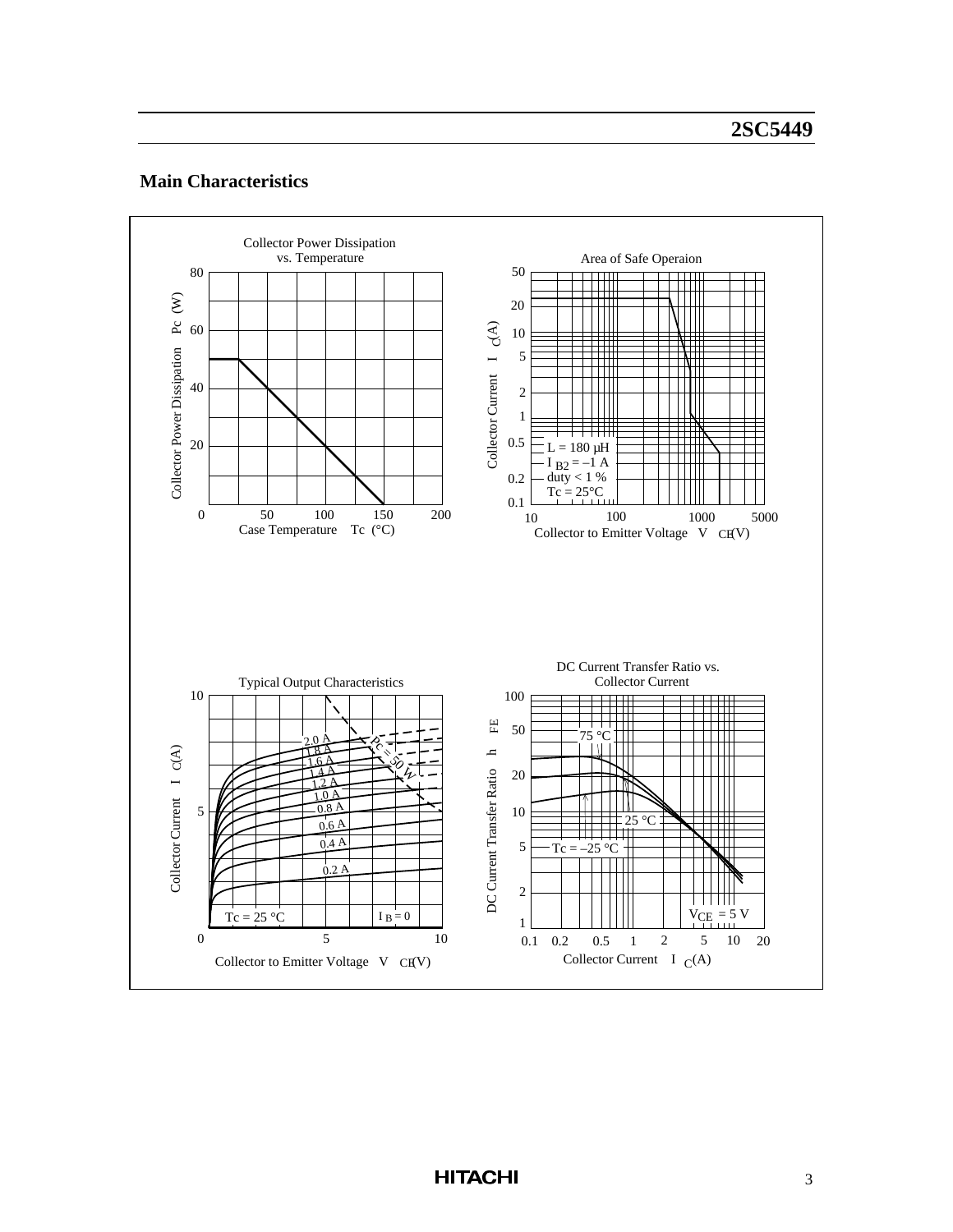

#### **HITACHI**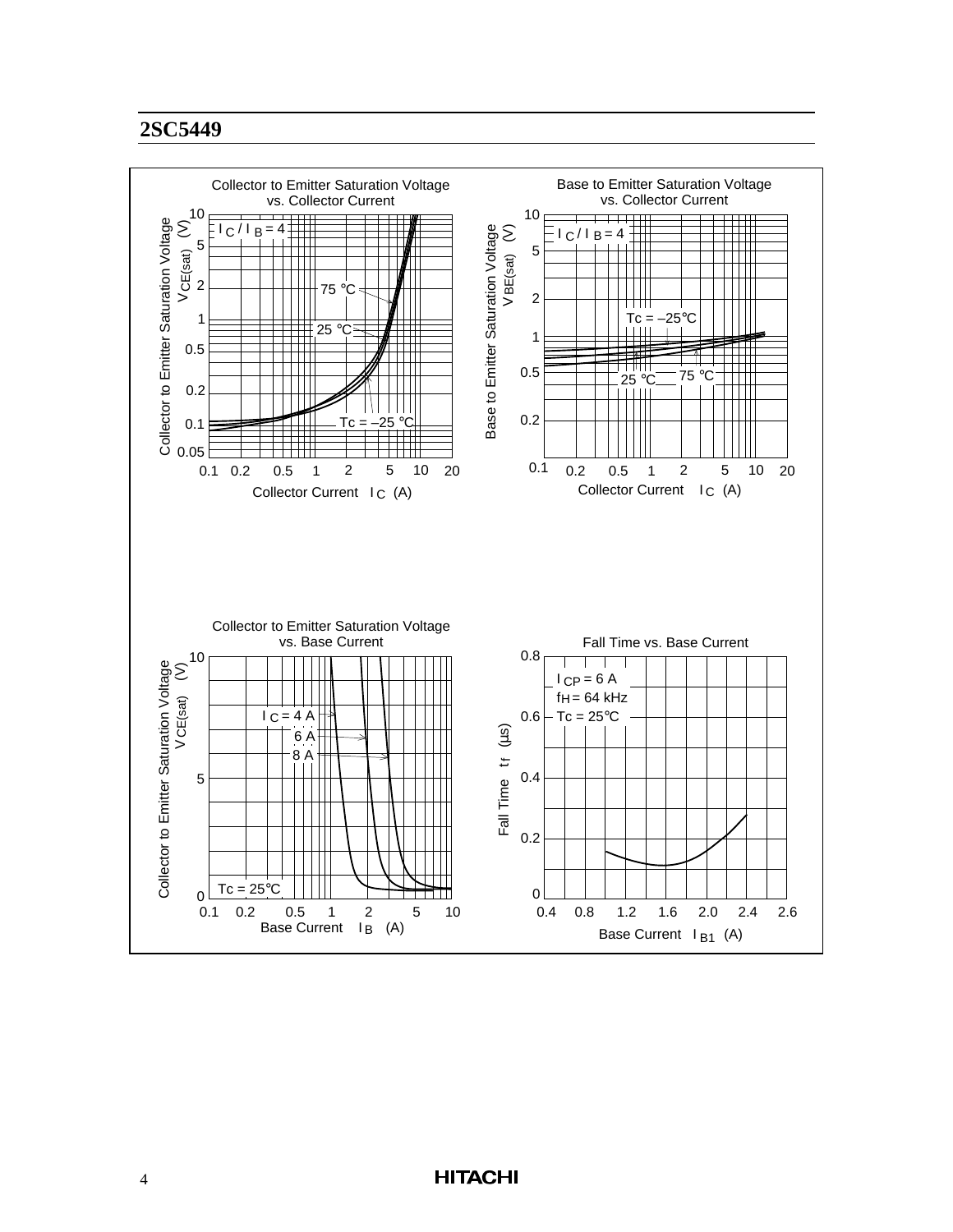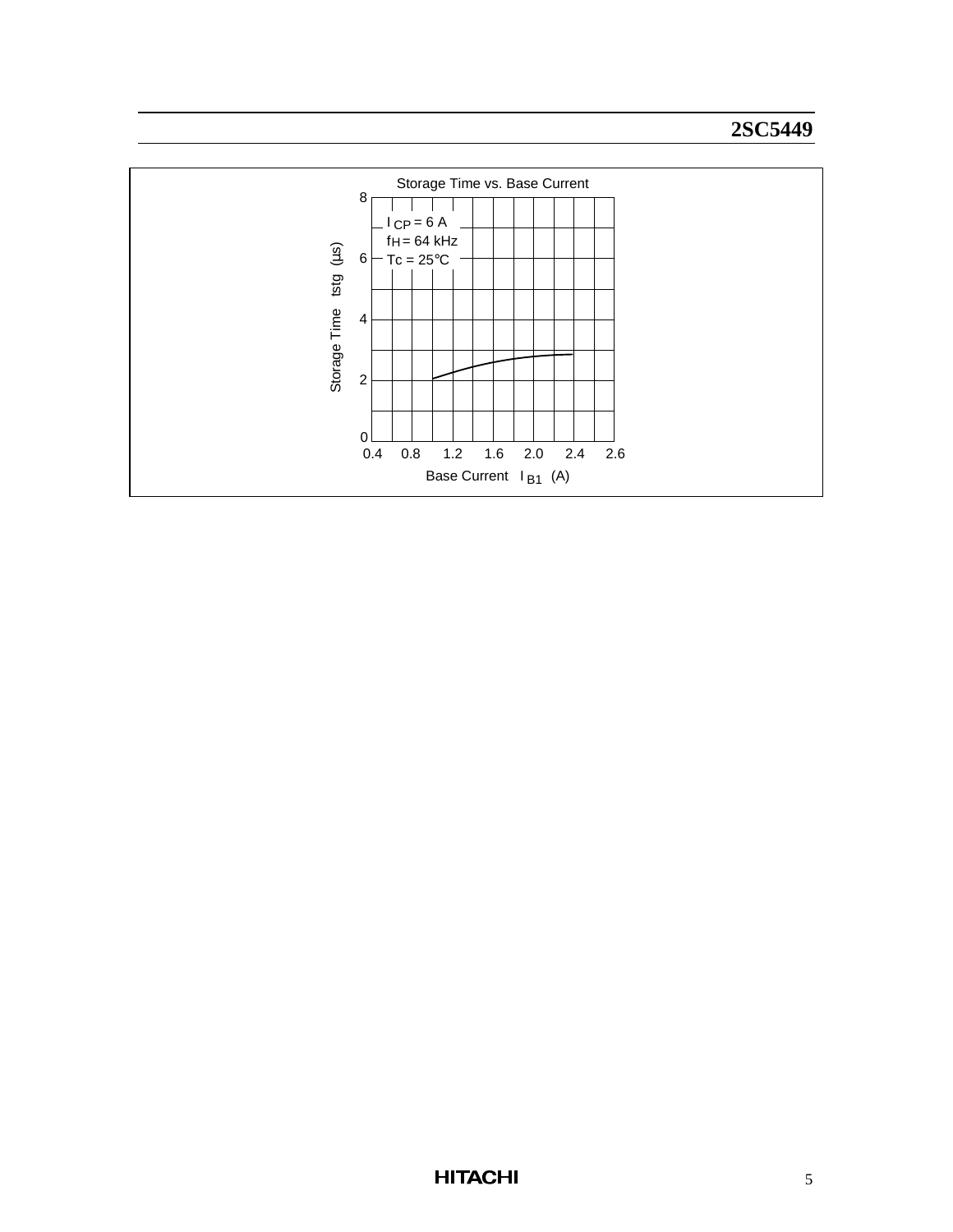## **Package Dimensions**



**Unit: mm**